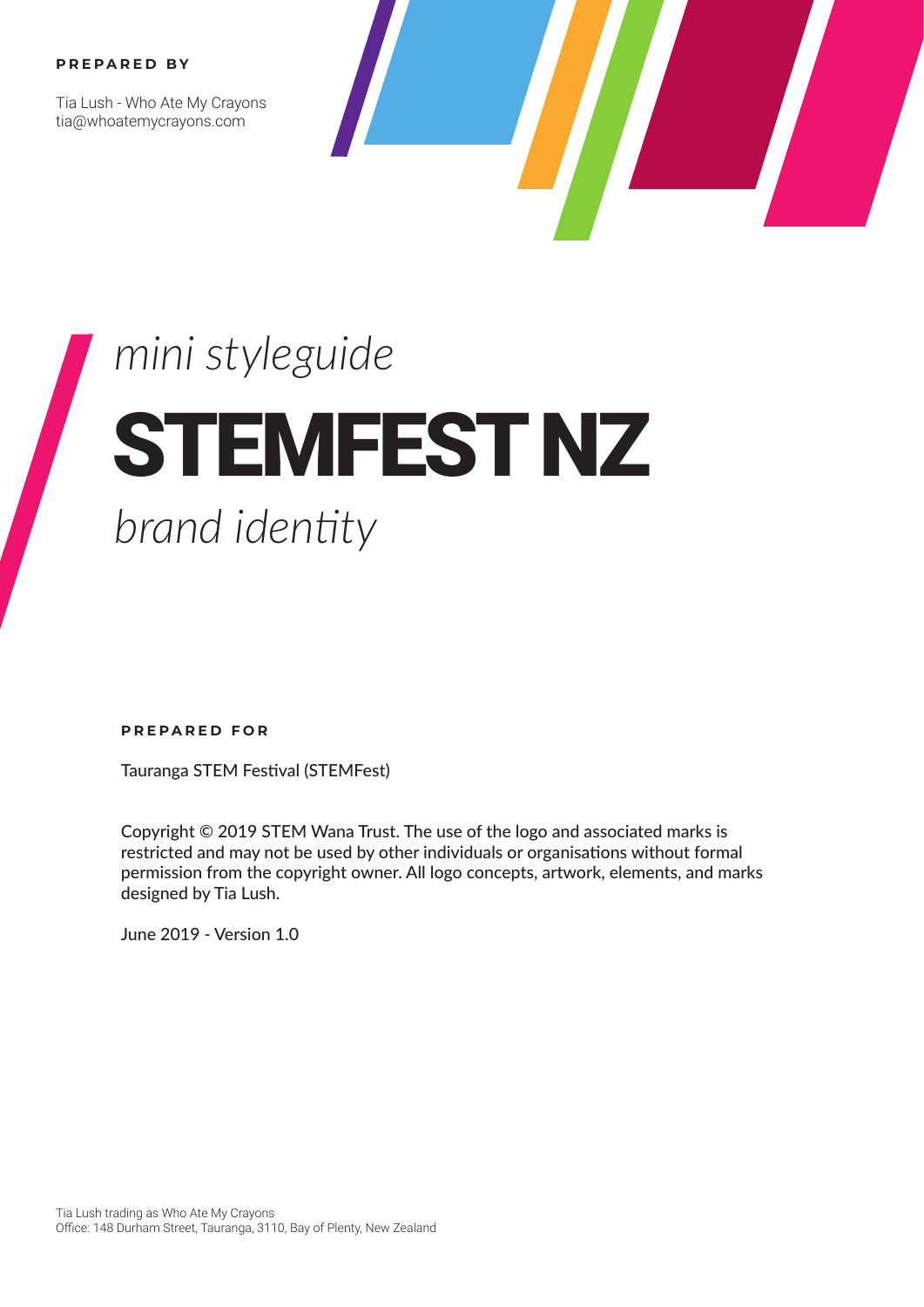# */ logo*

#### **STANDARD LOGO**

The logo consists of a fern icon in conjunction with the company name word marks in three separate elements. The logo is a five colour treatment and all elements must be used in conjunction with each other when it is the sole representation for the brand.

### **LOGO FONTS**

**TAURANGA** (fern) & **STEM** (inside) GILL SANS MT **CONDENSED** 

**STEM** Lettering GOTHIC 13 STD

**Festival** Custom hand drawn

**Year** (Date Version) Microgramma D Bold Extended



*A white space minimum clearance area the same height as the width in the horizontal of the T (in Technology) and must be left around the entire logo.*



*Where possible the main stacked version should be used, however, a horizontal version of the logo can be used sparingly and only when the stacked version is deemed unsuitable.*



*In order to maintain legibility, the minimum size for the logo width should not be under 17mm (print) and 50px (web).*







*When the logo is used with other logos, it must always be of equal height/width (or bigger) than the other logos.*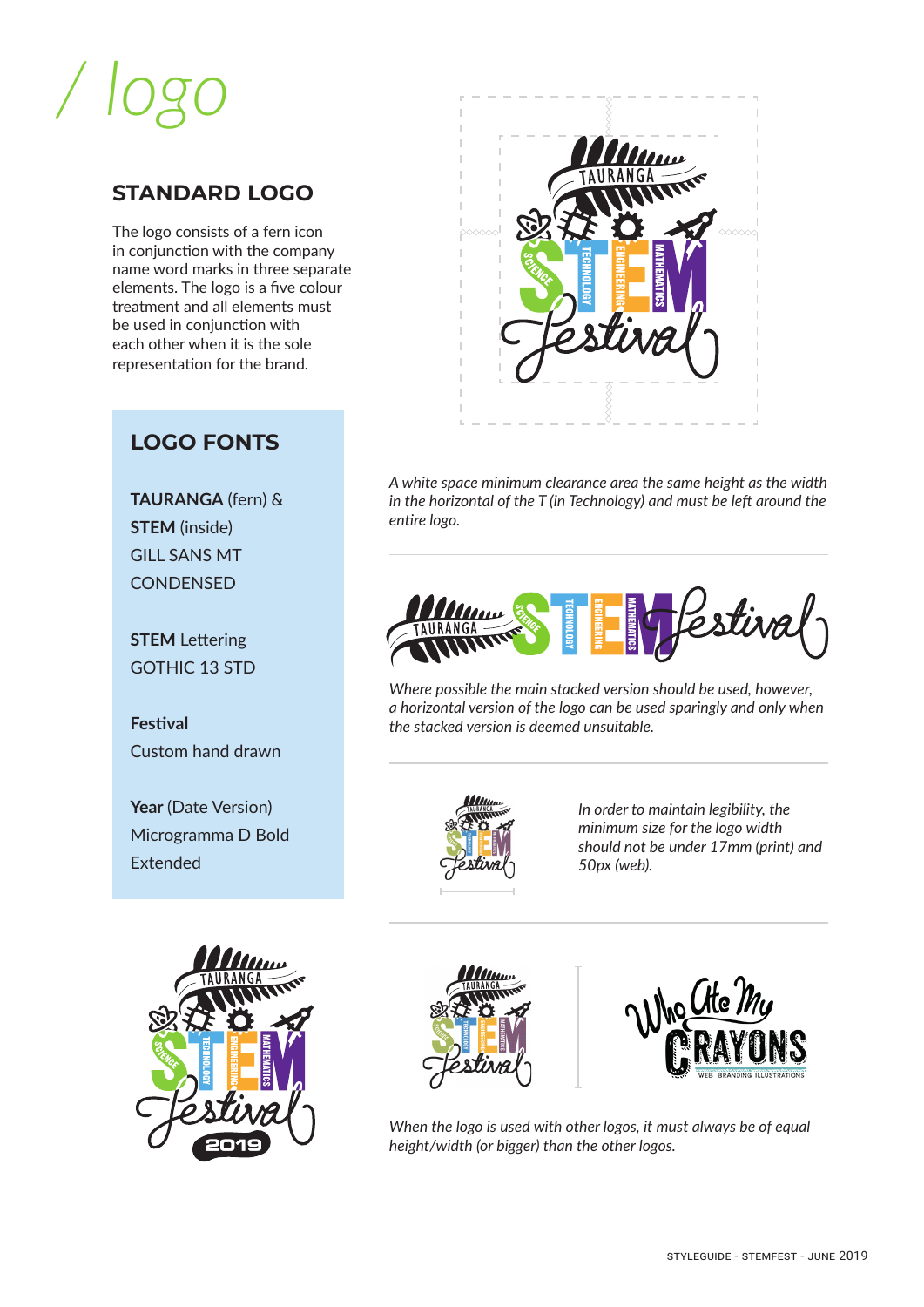# */ colours*

#### **COLOUR PALETTE**

The following colours represent the brand identity.

#### **PRIMARY**



### **SECONDARY/ACCENTS**

*Tints 100% | 80% | 60% | 40% | 20%*

| CMYK<br>RGB<br>HFX  | 5 100 45 22<br>185 7 72<br>B90748  |
|---------------------|------------------------------------|
| CMYK<br>RGB<br>HFX  | 0 95 31 0<br>231 31 104<br>E71F68  |
| CMYK<br>RGB<br>HFX. | 24500<br>203 226 247<br>CBE2F7     |
| CMYK<br>RGB<br>HEX  | 1 10 18 0<br>252 234 215<br>FCEAD7 |

#### **VARIATIONS**

The following logo variations can be used in moderation, but consideration should be made when it is the sole representation of the brand.

*White solid on dark black solid on light*





*Colour & Solid on photo/pattern*



*/ typefaces*

#### **DIGITAL/WEB**

DISPLAY LATO HEAVY

**HEADINGS LATO BOLD** 

SUB-HEADINGS **Lato Bold**

**BODY** Lato Regular

ACCENT

Caveat

DISPLAY

**PRINT**

**BARLOW CONDENSED BOLD**

**HFADINGS** BARLOW CONDENSED MED

SUB-HEADINGS **Lato Bold**

**BODY** Lato Regular

ACCENT

Desyrel